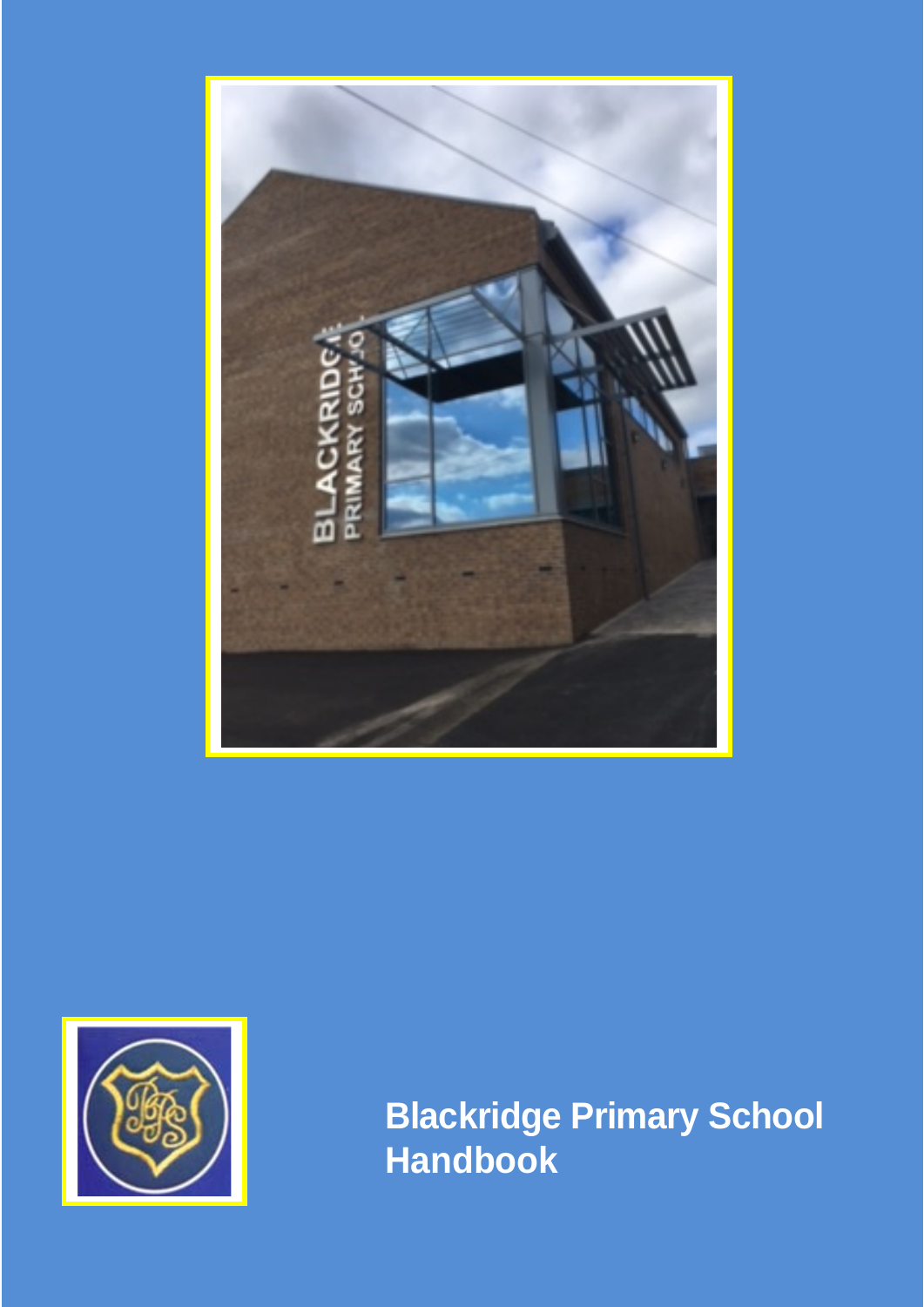| section 1 | school information<br>West Lothian Council Mission Statement<br>West Lothian Council Values<br>School Aims                                                                                                                                                                                                                                                                                                                         | 1<br>1<br>1                                                          |
|-----------|------------------------------------------------------------------------------------------------------------------------------------------------------------------------------------------------------------------------------------------------------------------------------------------------------------------------------------------------------------------------------------------------------------------------------------|----------------------------------------------------------------------|
| section 2 | <b>standards</b><br>2.1<br>Attendance<br>2.2<br><b>Ethos and Behaviour</b><br>2.3<br><b>School Dress Code</b>                                                                                                                                                                                                                                                                                                                      | $\overline{2}$<br>3<br>4                                             |
| section 3 | ethos<br>3.1<br><b>Equality and Fairness</b><br>3.2<br>Partnership and Communication with Parents<br>3.3<br><b>Parent Councils</b>                                                                                                                                                                                                                                                                                                 | 5<br>5<br>6                                                          |
| section 4 | curriculum<br>4.1<br>General<br>4.2<br><b>Instrumental Tuition</b><br>4.3<br>Use of the Internet<br>4.4<br>Assessment and Reporting<br>4.5<br>Support for Learning                                                                                                                                                                                                                                                                 | 7<br>10<br>11<br>12<br>12                                            |
| section 5 | admission procedures<br><b>Admission Procedures</b><br>5.1<br>5.2<br>New Entrants to P1<br>5.3<br>Transfer from P7 to Secondary School<br>5.4<br><b>Extra-Curricular Activities</b>                                                                                                                                                                                                                                                | 13<br>13<br>13<br>14                                                 |
| section 6 | health & safety and pupil welfare<br><b>Medication in Schools</b><br>6.1<br>6.2<br><b>Emergency Contacts and Arrangements</b><br>6.3<br>Meals and Milk<br>6.4<br>Security<br>6.5<br>Photography<br><b>Child Protection Guidelines</b><br>6.6<br>6.7<br>Playground Supervision<br>6.8<br>Transport<br>6.9<br>Car Park<br>6.10<br>Requested Early Release of Pupil<br>6.11<br>Data sharing<br>6.12<br><b>Concerns and Complaints</b> | 17<br>17<br>18<br>18<br>19<br>19<br>20<br>20<br>20<br>20<br>21<br>22 |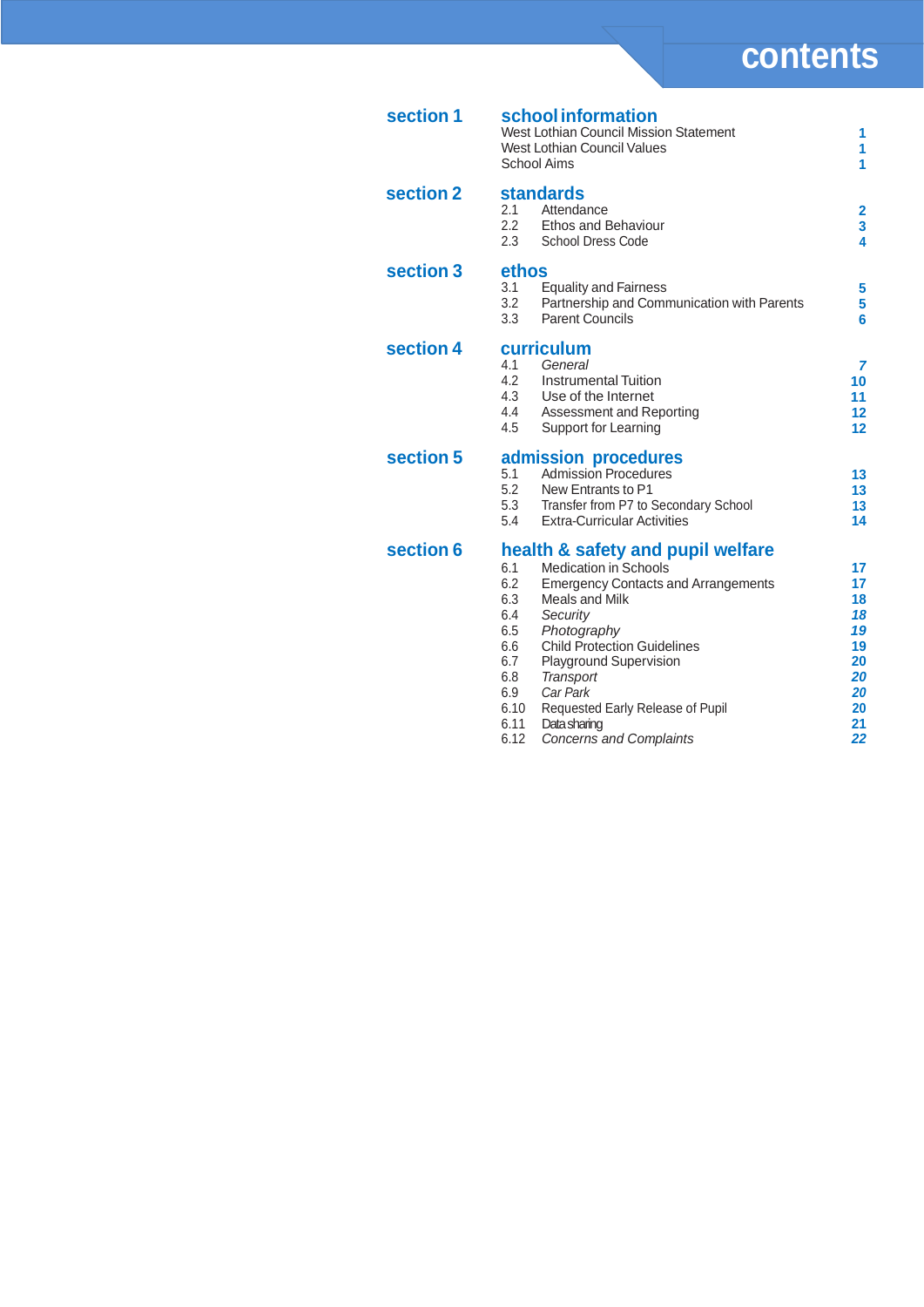# **schoolinformation**

#### <span id="page-2-0"></span>**WestLothianCouncilMissionStatement**

*"Strivingforexcellence…workingwithandforourcommunities."*

#### <span id="page-2-1"></span>**West Lothian Council Values**

- Focusing on customers' needs
- Being honest, open and accountable
- Providing equality of opportunities
- Developing employees
- Making best use of resources
- Workinginpartnership

#### <span id="page-2-2"></span>**Blackridge Primary School Vision (to be achieved through school improvement planning)**



#### **The School Day**

**Nursery** 

Monday – Thursday

AM children 8.10am – 11.15am

PM children 12.18pm – 4.15pm

Friday 8.10am – 11.38am

#### Primary 1-7

8.50am – 10.30am 10.30am – 10.45am – morning break 10.45am – 12.20pm 12.20pm – 1.05pm lunch 1.05pm - 3.15pm

On Fridays, all children leave at 12.25pm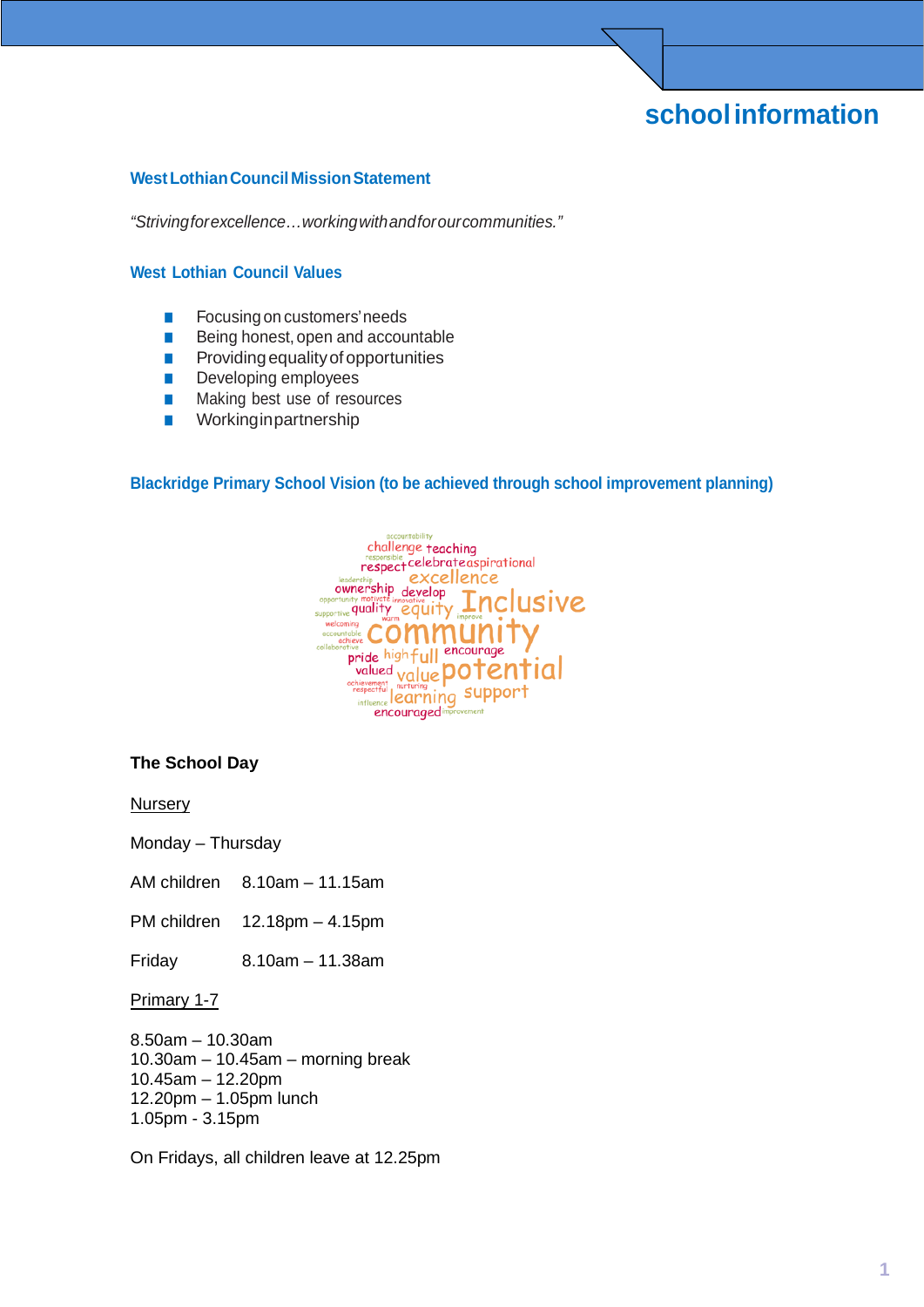### <span id="page-3-0"></span>**2.1 Attendance**

Please help us develop in your child a regular habit of good time keeping. If circumstances arise when your child will be unavoidably late please provide a note of explanation. Should your child require to be absent from school you must contact the school office by 9.30am to inform the staff of the reason for absence. This practice must be repeated each day that your child is absent. We will follow up an unreported absence and should we fail to be able to contact parent/carers, information will be passed to appropriate authorities who will then pursue the reasons for absence.

The school enters pupil absence electronically using codes for particular reasons for absence. To ensure an accurate record is kept it is important that, should your child be absent, you provide an explanation for that absence either by letter or by telephone. Our school has a system which sends out an automated text message to a mobile telephone in cases of unexplained absence. The text is repeated regularly until answered. Parents/carers and schools must work in partnership in order to benefit from early notification of unexplained absence from school. Parents are urged to opt into this system.

The Scottish government has issued a directive informing local authorities that, due to the impact absences during term-time have on children's learning, any such absences will be recorded as unauthorised. Family holidays should therefore be taken out-with term times. If, in exceptional circumstances, you wish to take your children out of school, you must make your request to the Head Teacher in writing.

If you become aware that your child may be absent from school for a considerable length of time, due to illness or admission to hospital, you are requested to inform the school as soon as possible.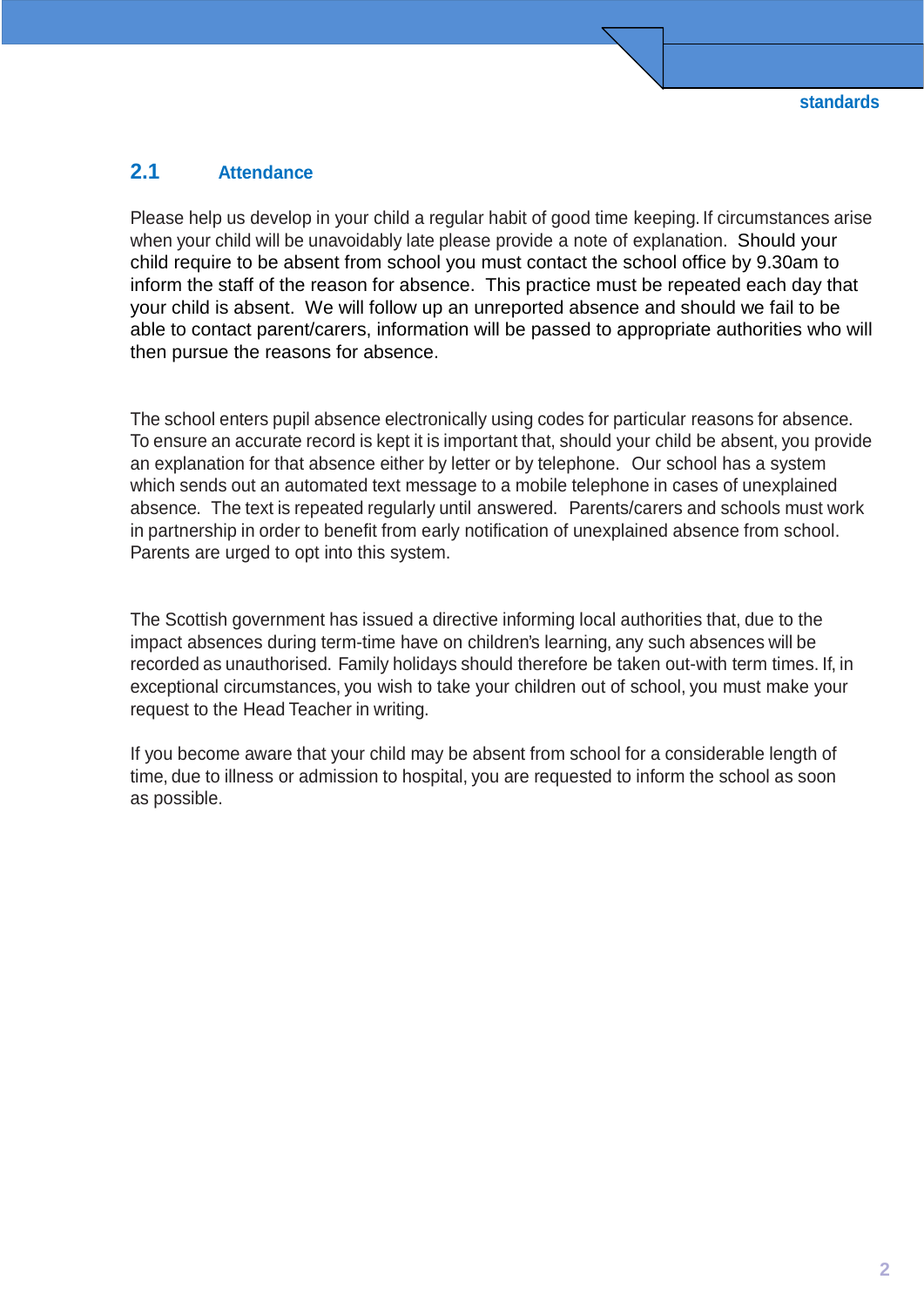## <span id="page-4-0"></span>**2.2 Ethos and Behaviour**

Children learn to develop values and positive attitudes towards themselves and others in many aspects of the curriculum which in turn contribute to their personal and social development. Our schools work hard to build confidence and self-esteem and provide opportunities for children to contribute to the whole school community. Much of their development in these areas, helps to lay the foundations for becoming responsible citizens of the future.

We promote and expect a high standard of responsible behaviour from pupils towards staff, other pupils and towards their surroundings. Self-discipline is the key to good behaviour and we depend on your support in reinforcing the discipline guidelines of the school.

These guidelines are based on mutual consideration, good manners and respect and are in place to ensure the safety and well-being of all pupils and staff in school.

#### **We ask your child to:**

- Be honest
- Be kind and helpful
- Care for others
- Be hard working
- Look after property
- Listentopeople
- Cross the road safely, using the crossing patrol wherever available.

#### **We ask your child not to:**

- Cover up the truth
- Hurt others
- Hurt others' feelings
- Waste time or others' time
- Damage property or drop litter
- Interrupt
- Leave the school without permission.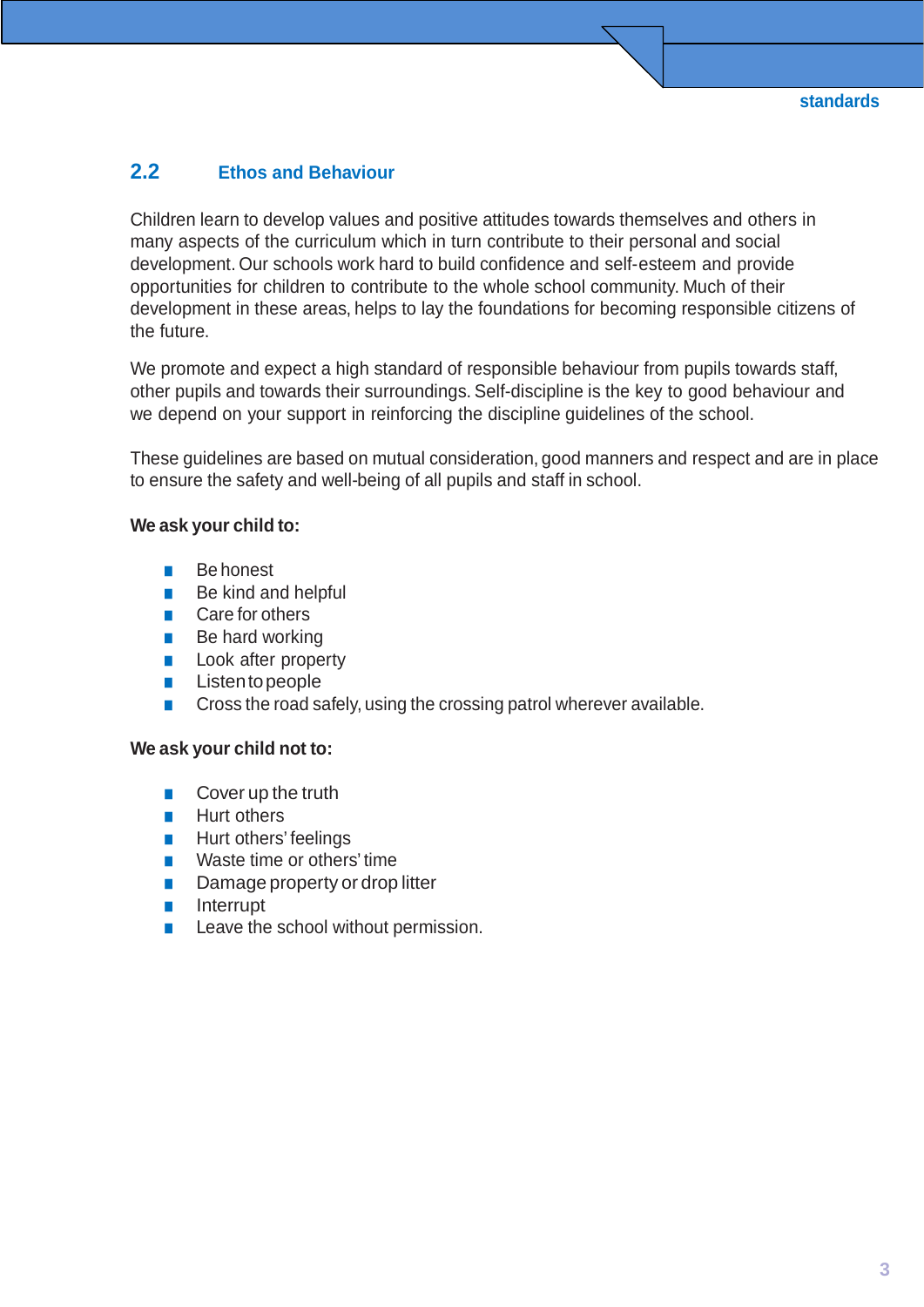## <span id="page-5-0"></span>**2.3 School Dress Code**

Each school has its own dress code, for the whole school, based on the Council's policy which all pupils will be expected to keep to.

Blackridge Primary School Uniform:

#### **The school uniform is as follows:**

Blue Sweatshirt White Polo Shirt Black Trouser/Skirt Black Footwear

**P.E .Wear** Black shorts White T-shirt Black gym shoes A drawstring bag or plastic carrier with child's name is useful for holding P.E. wear.

The Council will not be responsible for loss of or damage to pupils' clothing and personal belongings including mobile phones. Valuable items, including jewellery and unnecessarily expensive articles of clothing, should not be brought to school.

School Clothing Grants are available to parents in receipt of a qualifying benefit, application forms are available from the school or online.

The Council's Dress Code for Schools Policy is available online at westlothian.gov.uk.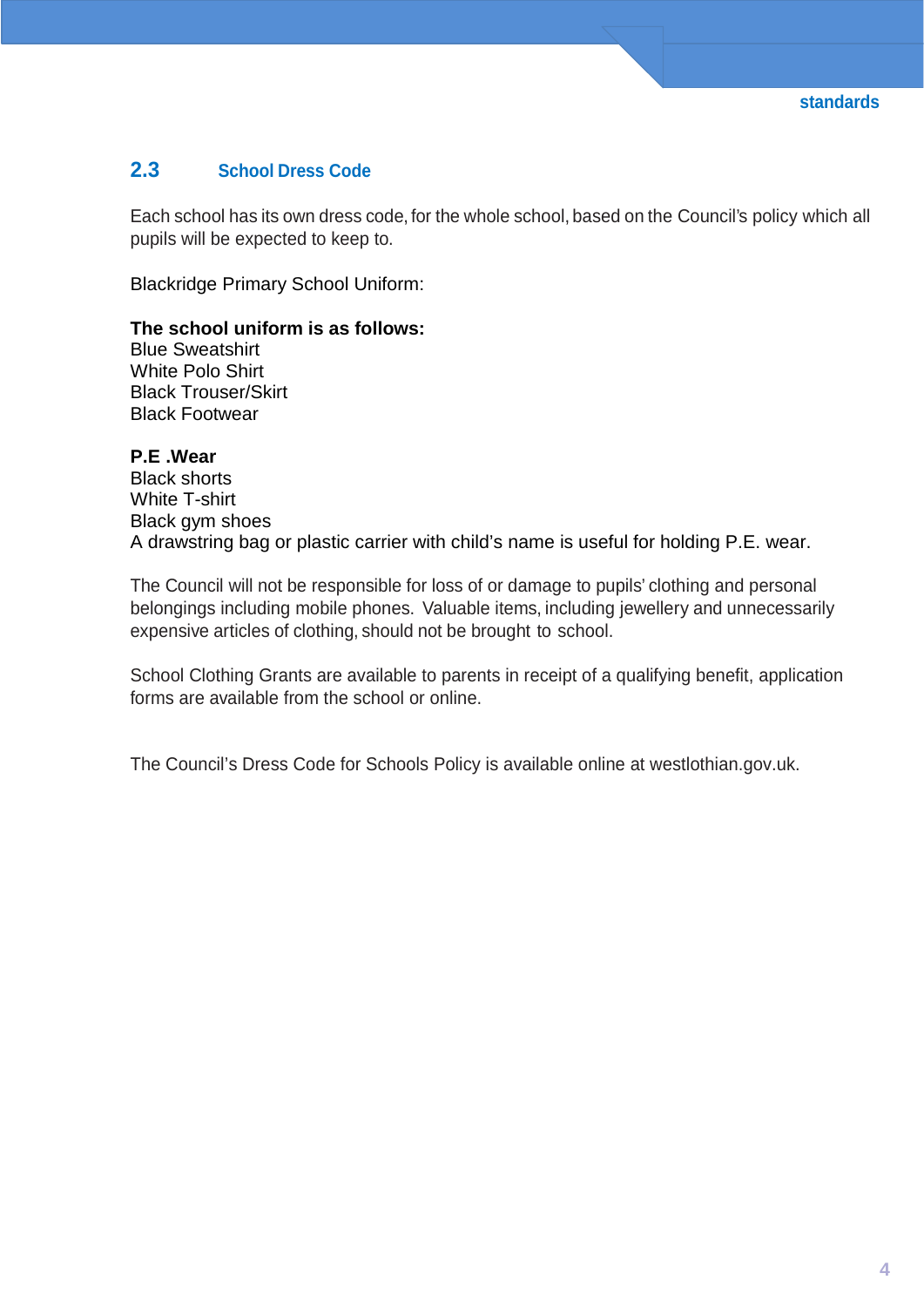### <span id="page-6-0"></span>**3.1 EqualityandFairness**

All pupils have the right to enjoy opportunities and activities, regardless of their background, race, gender or religion, so that they will be given the freedom to develop their full potential without constraint.

Our aim is promote self-esteem and a positive self-image in every pupil. Self-respect and respect for others is a priority.We treat boys and girls equally and offer the same opportunities to all pupils by offering a diverse curriculum, which addresses the needs and opinions of all.We aim to maintain an environment which is free from bullying, racism and other forms of discriminatory behaviour. We value your support in maintaining this ethos.

### <span id="page-6-1"></span>**3.2 Partnership and Communication with Parents**

West Lothian Schools operate an open, responsive policy with regard to questions or concerns that parents may have. Should you have concerns or complaints regarding the service provided you should raise these with the Head Teacher in the first instance.

Newsletters are issued frequently and curricular evenings and Parents' Meetings are held regularly.Your comments and suggestions on the work done in school and the service provided for you and your child, are welcomed.

Evaluation forms will be sent to you from time to time so that we can be sure that we are listening to what you say about the service provided for you and your child.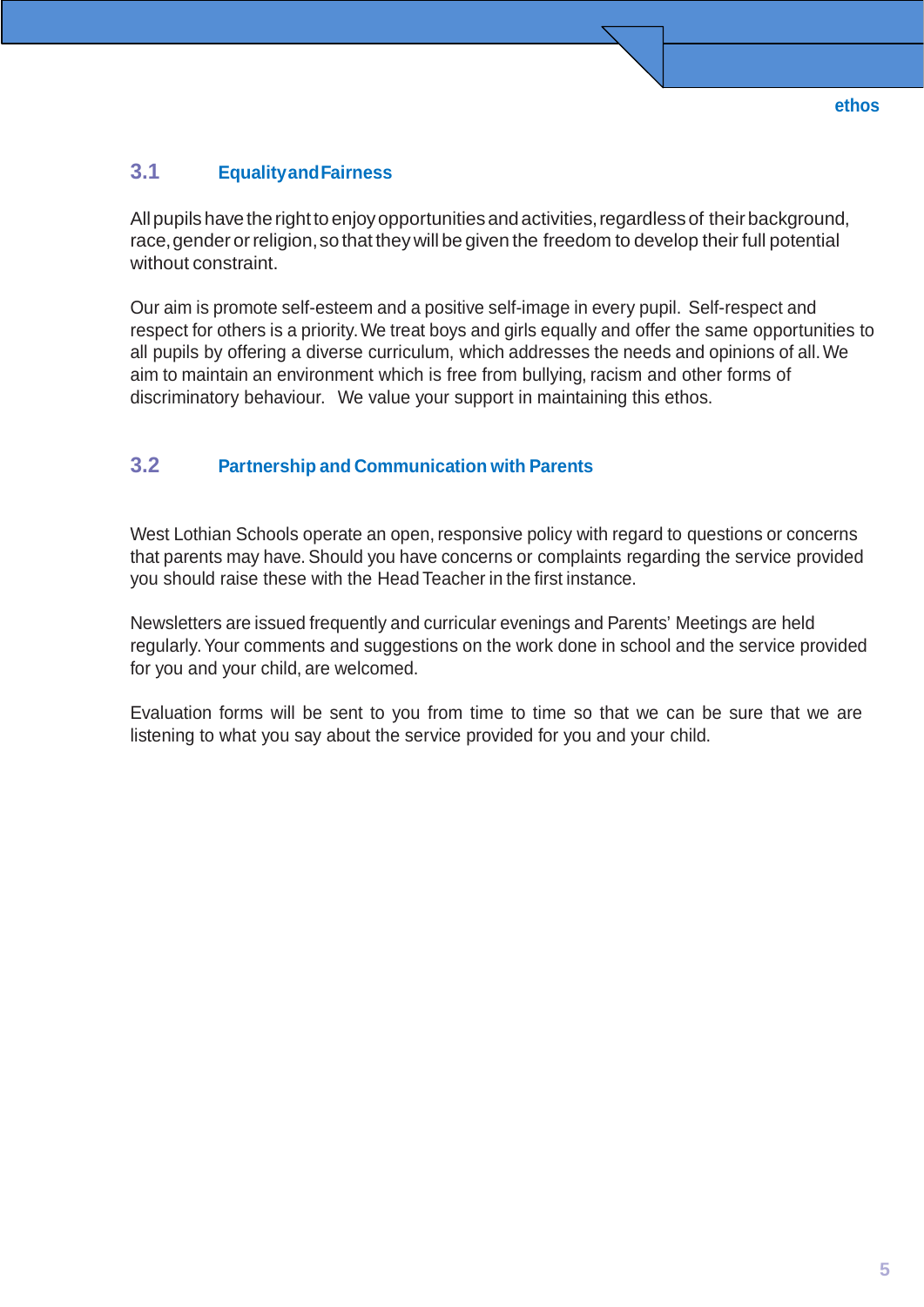### <span id="page-7-0"></span>**3.3 Parent Councils**

A Parent Council is a group of parents selected by members of the Parent Forum to represent all the parents at a school on a voluntary basis. All parents/carers in a school are automatically members of the Parent Forum of that School.

The purpose of a Parent Council is to:

- support the school in its work with parents
- represent the views of all parents
- encourage links between school, parents, pupils, pre-school groups and the wider community.

ParentCouncilsoperateinaccordancewithalocalconstitution. Parentscan putthemselves forward to be members of the Parent Council in accordance with that constitution.

Further information can be found on the Scottish Parent Teacher Council website http://www.sptc.info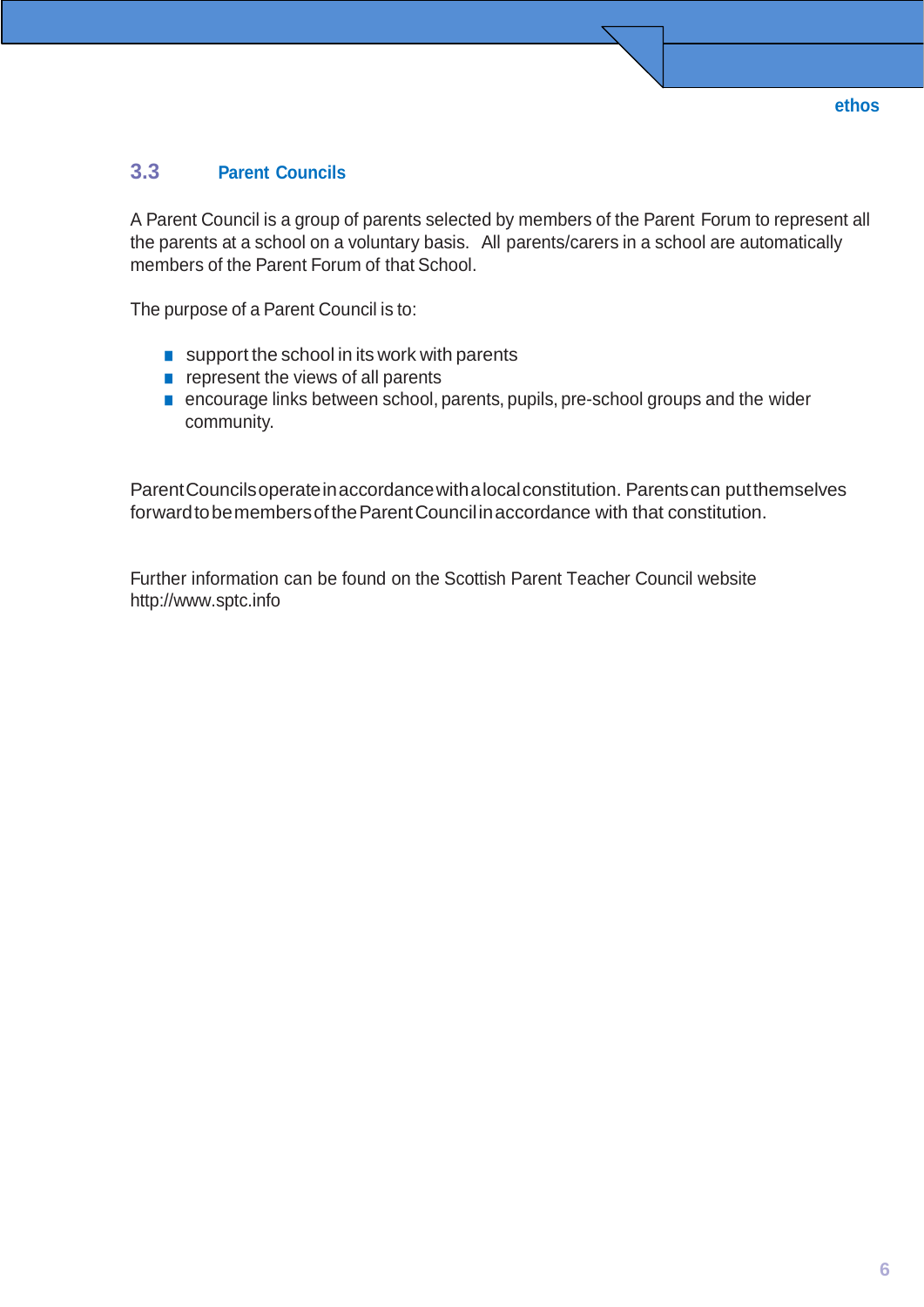### <span id="page-8-0"></span>**4.1 General**

Every child and young person in Scotland is entitled to experience a broad general education, as described by the Scottish Government's Curriculum for Excellence.

The curriculum is organised into eight broad categories.

Expressive arts

Includes art and design, dance, drama and music. Your child will get the chance to find out about and express their feelings and emotions and those of others.

Health and wellbeing

Mental, emotional, social and physical wellbeing, planning for choices and changes, PE, activity and sport, food and health, substance misuse and relationships, sexual health and parenthood.

#### Languages

Includes learning about English as well as learning an additional language.

#### **Mathematics**

Includes using real life experiences to make predictions, connect to other things, provide skills to understand and examine information, simplify and solve problems, assess risk and make informed decisions.

Religious and moral education

Includes exploring the world's major religions as well as views that are non-religious. Your child will think about their own beliefs and values.

Children learn about Christian practice in worship and the place of Christian action in the community. Children will also study other world religions in line with national guidelines.

This part of the curriculum operates through class teaching, assemblies, outside visits and visitors to school.

Any parent who wishes to exercise their right to withdraw their child from religious education/observance should inform the Head Teacher.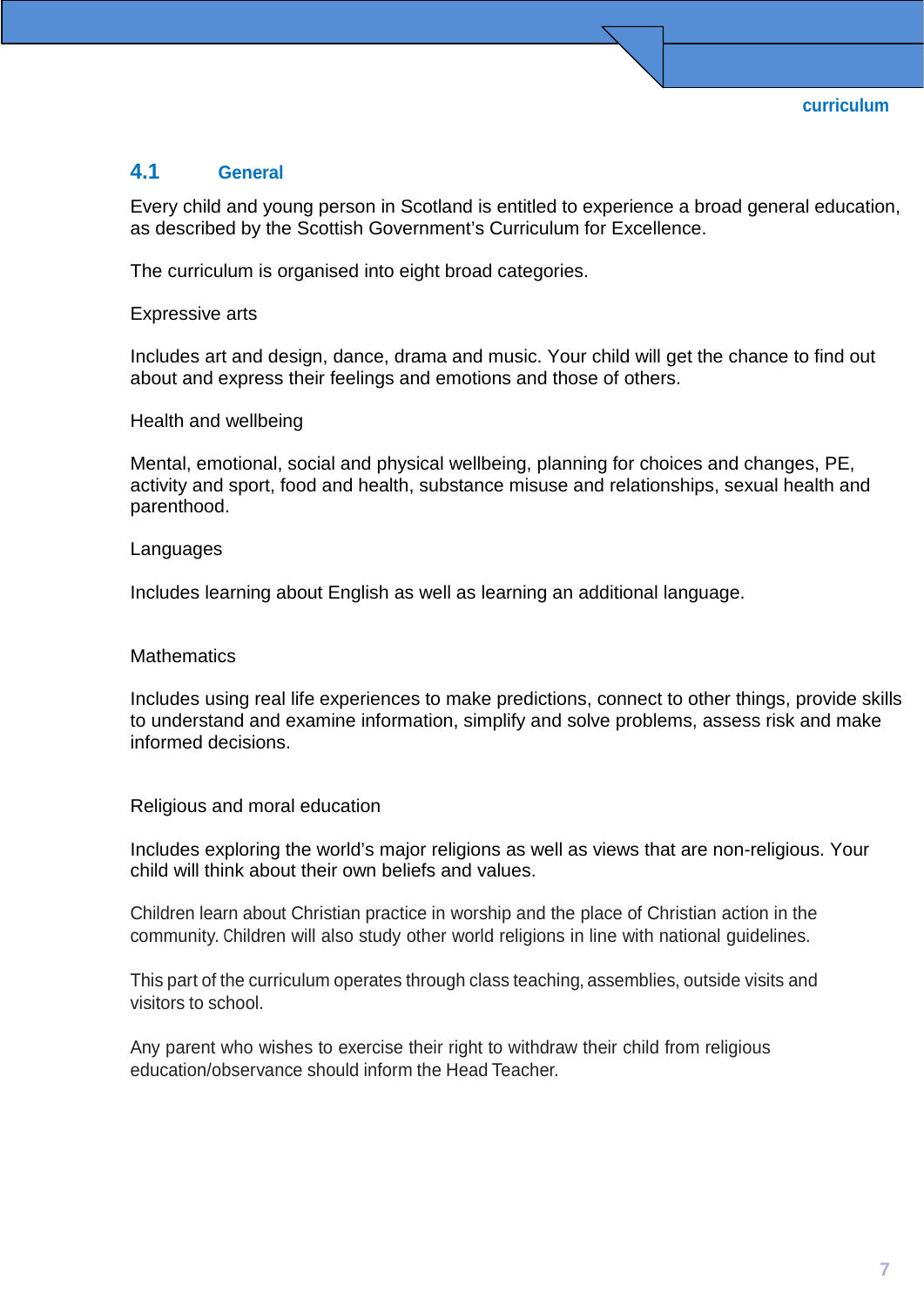#### **Sciences**

Includes learning about the natural world and living things, forces, chemical changes and our senses.

#### Social studies

Includes developing understanding of the world by learning about other people and their values, in different times, places and circumstances.

#### **Technologies**

Includes business, computing science, food, textiles, craft, engineering, graphics and applied technologies.

More information about Curriculum for Excellence is available on the Education Scotland website<http://www.educationscotland.gov.uk/learningandteaching/thecurriculum>

Parents and Carers will be kept up to date with what your child will be learning through newsletters, meet the teacher events, open mornings, assemblies, pupil profiles and parent/carer consultations.

### <span id="page-9-0"></span>**4.2 Instrumental Tuition**

The Council has instructors for brass and strings. Instructors will assess children in P4 and P5 who have expressed an interested in learning to play an instrument. Successful children are given a place if one is available or placed on the waiting list for either brass or strings. Parents are asked to sign a contract to ensure regular practice and proper care of the instrument. Tuition is free of charge, but children who make progress will be encouraged to acquire their own instrument and join local bands and orchestras.

### <span id="page-9-1"></span>**4.3 Use of the Internet**

Children access information and resources on local and worldwide networks as part of their studies.

We teach children about internet safety and how to report any items that make them feel uncomfortable.

We ask parents to promote the responsible and safe use of the internet at home, including the use of social media if parents permit their children to access it.

We ask that you read our Internet Safety User agreement with your child, sign and return to school to allow your child access to the internet.

Further information on safe use of the Internet is available at: http://www.thinkuknow.co.uk/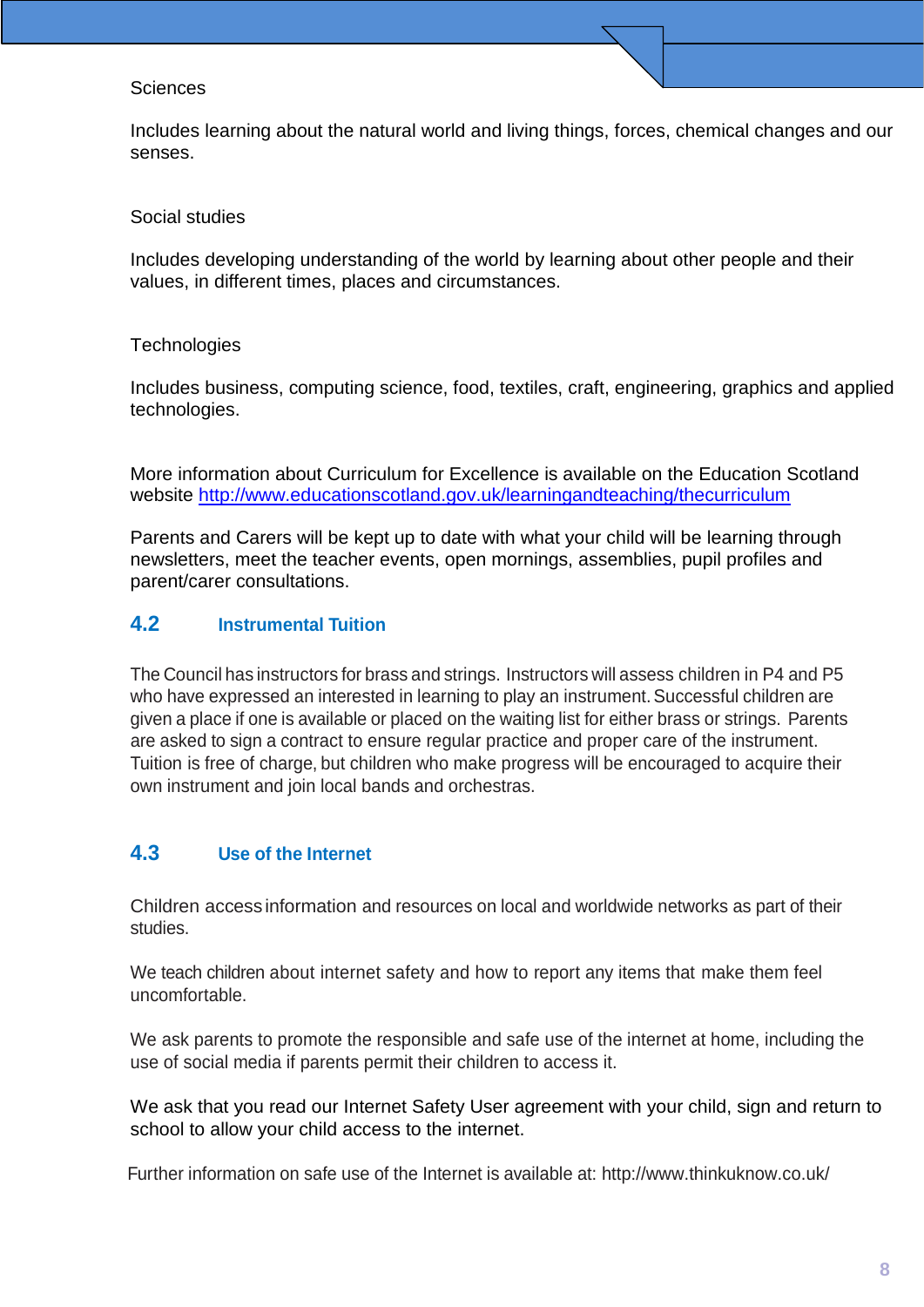## <span id="page-10-0"></span>**4.4 Assessment and Reporting**

Assessment is an integral part of the teaching process and your child will be continually assessed during their school career. This assessment can be both formal and informal and takes many forms; observation, tests, pupil/teacher dialogue, written or spoken tasks and teacher judgement. The result of the assessment process allows teachers to form next steps in your child's learning.

It is the authority's policy to also carry out standardised testing in literacy and numeracy at P1- P7. These results form part of the overall assessment information about your child. Information about your child's progress will be shared between home and school throughout the session. This will include parents' nights and an annual report. The aim of the annual report is to provide details of your child's strengths, development needs and attainment within Curriculum for Excellence. Parents and children are welcome to comment on the annual report.

Parents are welcome to contact their child's school at any time if they have any questions or concerns regarding their child's progress.

## <span id="page-10-1"></span>**4.5 Support for Learning**

Class teachers are continuously assessing the needs of pupils in their class. The authority provides access to Support for Learning staff and resources for pupils requiring additional support.

Should your child require additional support in a particular area you are invited to discuss this with the class teacher. We consult with parents and carers to ensure the needs of children are met. Each school follows the principles of the Scottish Government's policy of "Getting it Right for Every Child", for more information see the Scottish Government website.

This authority has a policy of inclusion.This promotes the placement into primary and secondary schools of pupils with significant needs. We consult with parents and carers to ensure the needs of children are met. Each school follows the principles of the Scottish Government's policy of "Getting it Right for Every Child", for more information see the Scottish Government website.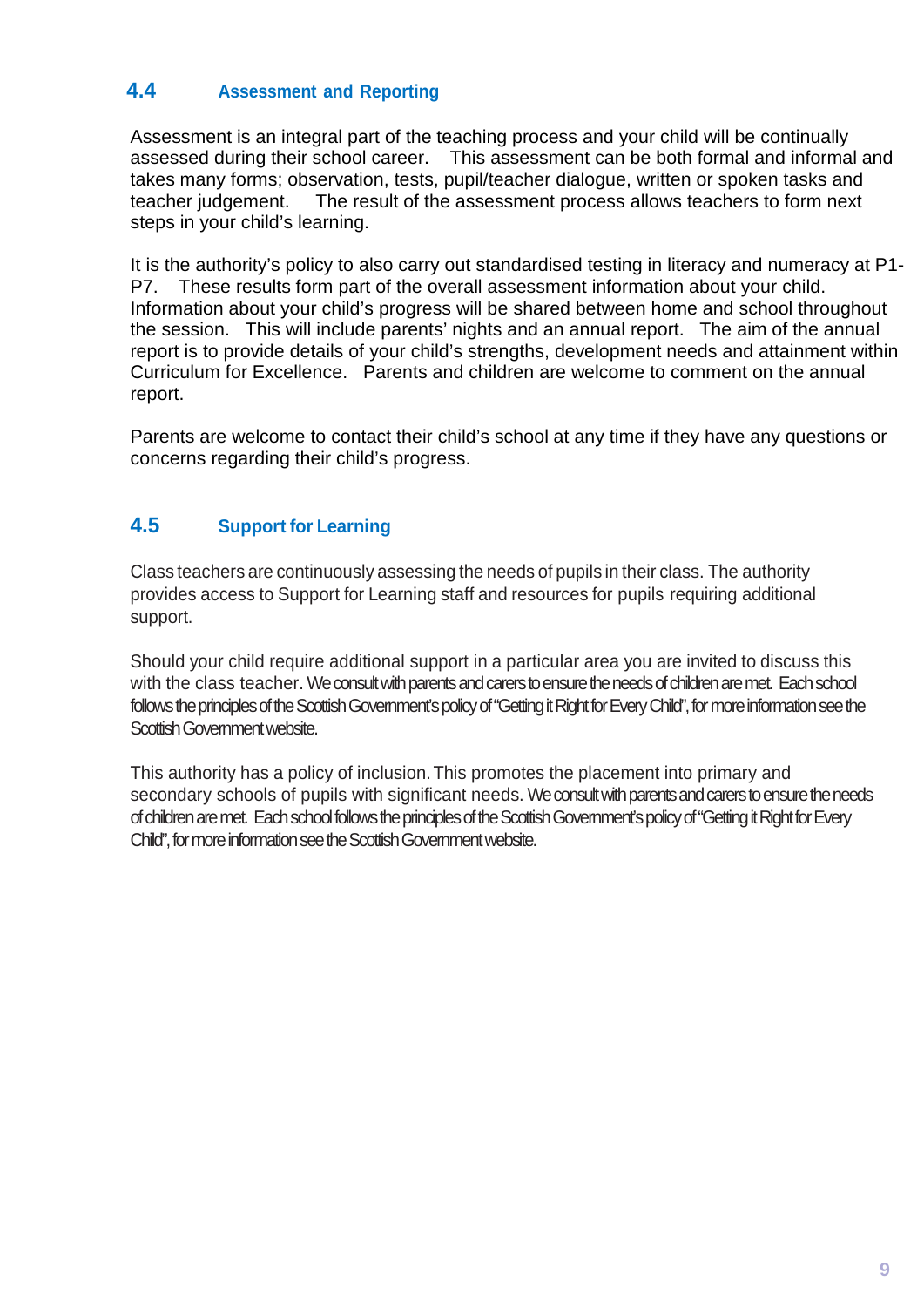### **Admission procedures**

### <span id="page-11-0"></span>**5.1 Admission Procedures**

West Lothian is divided into catchment areas for primary and secondary schools. The catchment areas for all West Lothian Council schools are available online at www.westlothian.gov.uk

Each school is either denominational (linked to a particular religion) or non-denominational (not linked to any particular religion). All the denominational schools in West Lothian are Roman Catholic. Each home address has a catchment denominational school and a catchment non-denominational school, for both primary and secondary education.

The Pupil Placement section deals with all applications for pre-school and wraparound, and deals with applications for the August primary one (P1) and secondary one (S1) intakes. Schools deal with applications for other stages and for P1 and S1 after the pupils start school. To apply for a school, pre-school or wraparound place you must fill in an application form. You can get application forms from schools, nursery schools, libraries, Council Information Service Offices and from the Pupil Placement Section.

To contact the Pupil Placement Section e-mail [pupilplacement@westlothian.gov.uk](mailto:pupilplacement@westlothian.gov.uk) or phone 01506 280000. Information is also available on the Council website [www.westlothian.gov.uk](http://www.westlothian.gov.uk/)

## <span id="page-11-1"></span>**5.2 New Entrants to P1**

You can apply for a P1 place from the November of the year before your child is due to start school, and the places are allocated in March of the same year that your child is due to start school.

You will be kept informed about transition arrangements for your child through newsletters, transition events, coffee mornings, open mornings and meetings.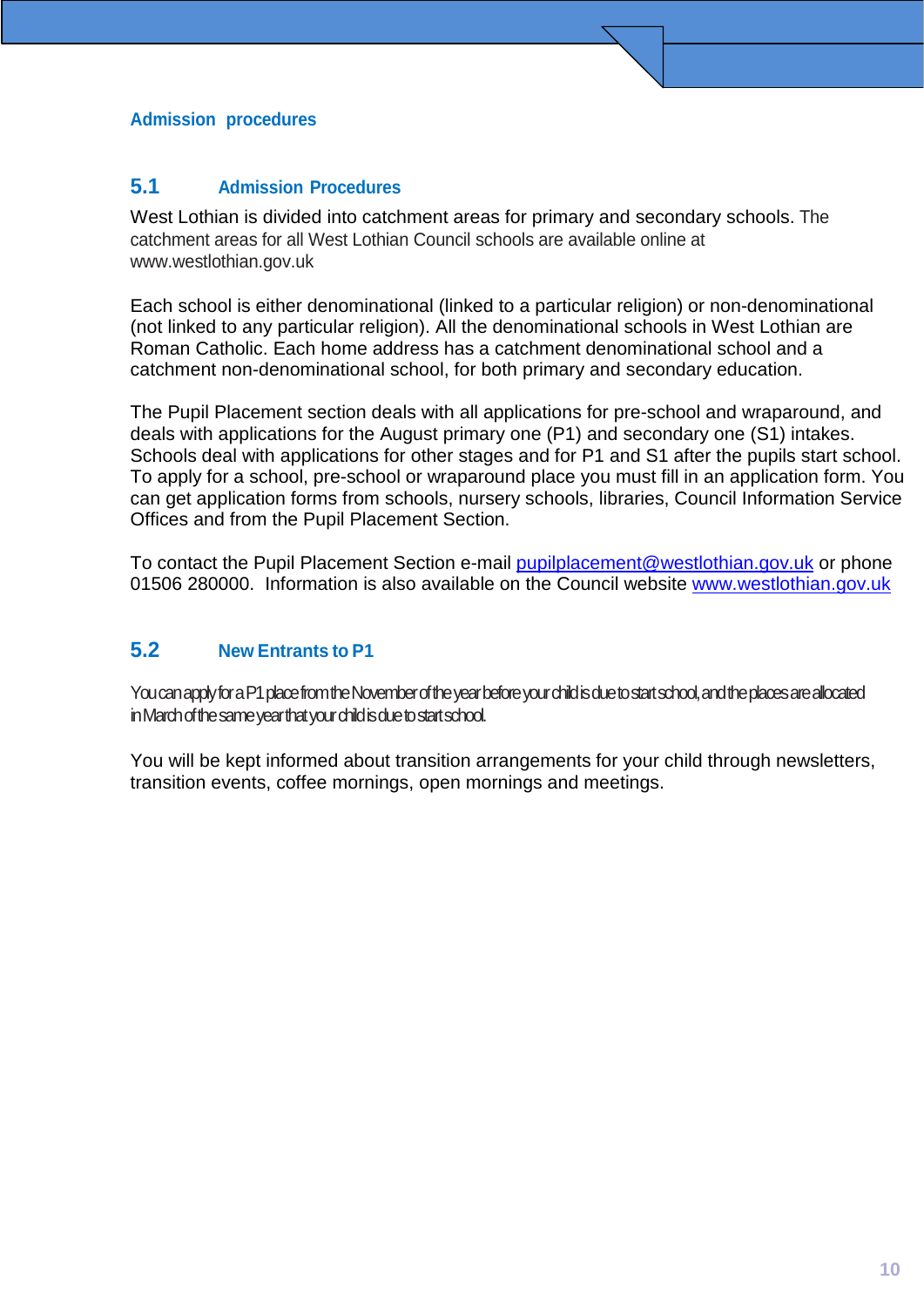### <span id="page-12-0"></span>**5.3 TransferfromP7toSecondarySchool**

You can apply for an S1 place from the November of the year before your child is due to start secondary school. For more information on admission arrangements please see our website www.westlothian.gov.uk or contact the Pupil Placement Section [pupilplacement@westlothian.gov.uk](mailto:pupilplacement@westlothian.gov.uk) or phone 01506 280000.

You will be kept informed about transition arrangements for your child through newsletters, transition events, coffee mornings, open mornings and meetings both in school and at the Academy.

### **5.4 Extra-CurricularActivities**

### **Breakfast Club**

Our Breakfast Club operates daily from 8.00am for parents who wish to use it. Pupils are offered cereal, toast and juice. Breakfast Club is free to all pupils. The children are supervised while they eat.

#### **Extra-Curricular Activities**

Pupils are encouraged to take part in extracurricular activities. These after school clubs can be led by school staff but can, at times be organised by parents, specialist tutors or the Active School's Coordinator based at Armadale Academy. We are open to suggestions from the children for new clubs, to ensure a wide and varied provision.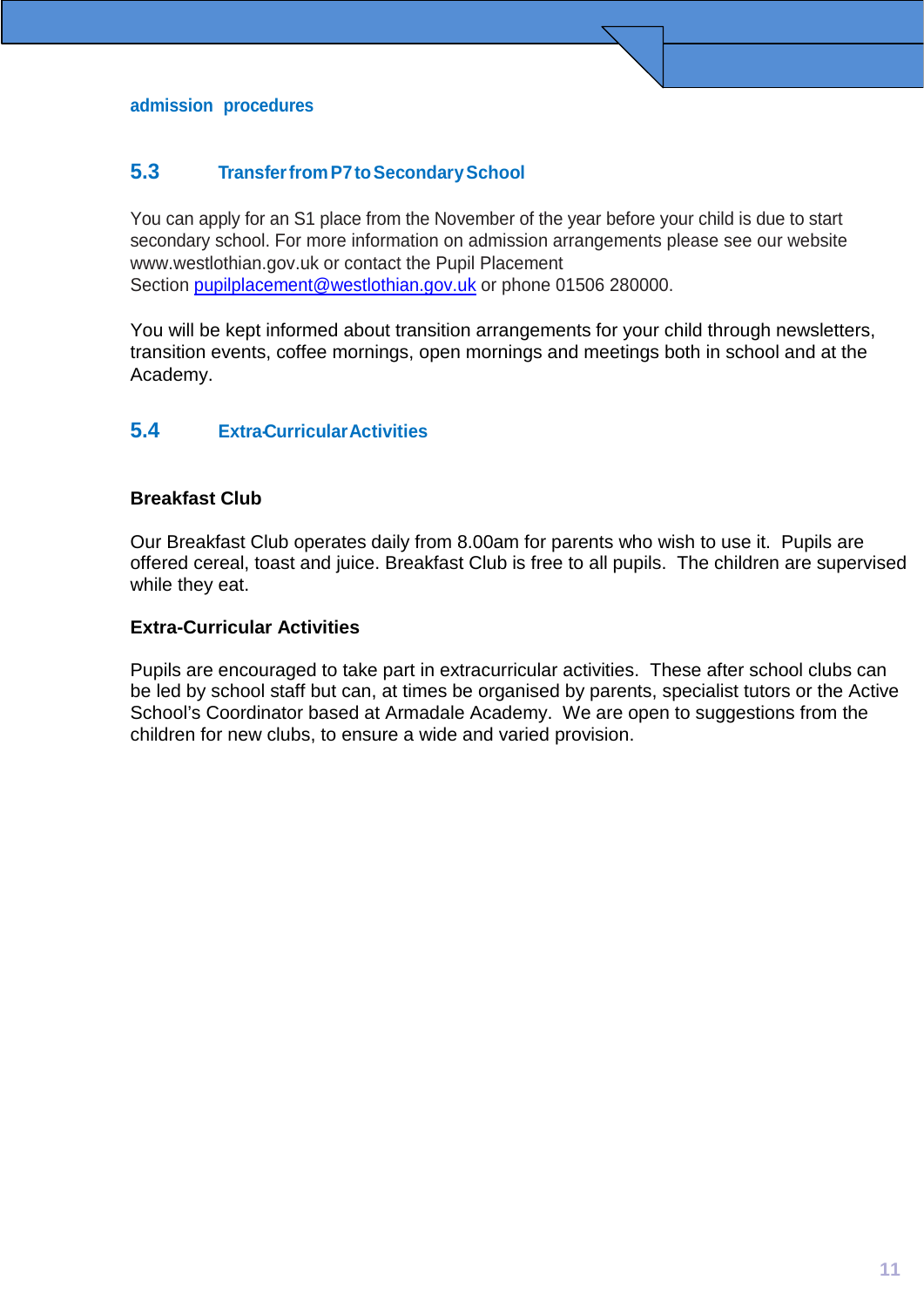## <span id="page-13-0"></span>**6.1 MedicationinSchools**

Most pupils will at some time have a medical condition that may affect their participationin schoolactivities. For many this will be short-term; perhaps finishing prescribed medication even though the child's doctor regards the child as fit to attend school. Others have medical conditionswhich,without help,couldlimittheiraccesstoeducation.

Parents have prime responsibility for their child's health and should provide schools with information about their child's medical condition.

Please tell the school if your child needs medication. Forms for any child requiring medicine to be taken during school time are available from the school office or can be downloaded from **[www.westlothian.gov.uk](http://www.westlothian.gov.uk/)**

## <span id="page-13-1"></span>**6.2 EmergencyContactsandArrangements**

It is essential that the school has the name, address and telephone number of an adult to be contacted in case of an accident or your child feeling ill. Please ensure records are kept up to date by notifying the school of any change of address and telephone number of your child's emergency contact.

Children will only be sent home early in special circumstances.The school will make every effort to contact you in such situations. Where there is no adult to receive the child, they will be supervised in school until such time as suitable arrangements are made. In the event of extreme weather conditions you may check the council website for information on any school closures.

All schools have a means of contacting parents and carers via text message.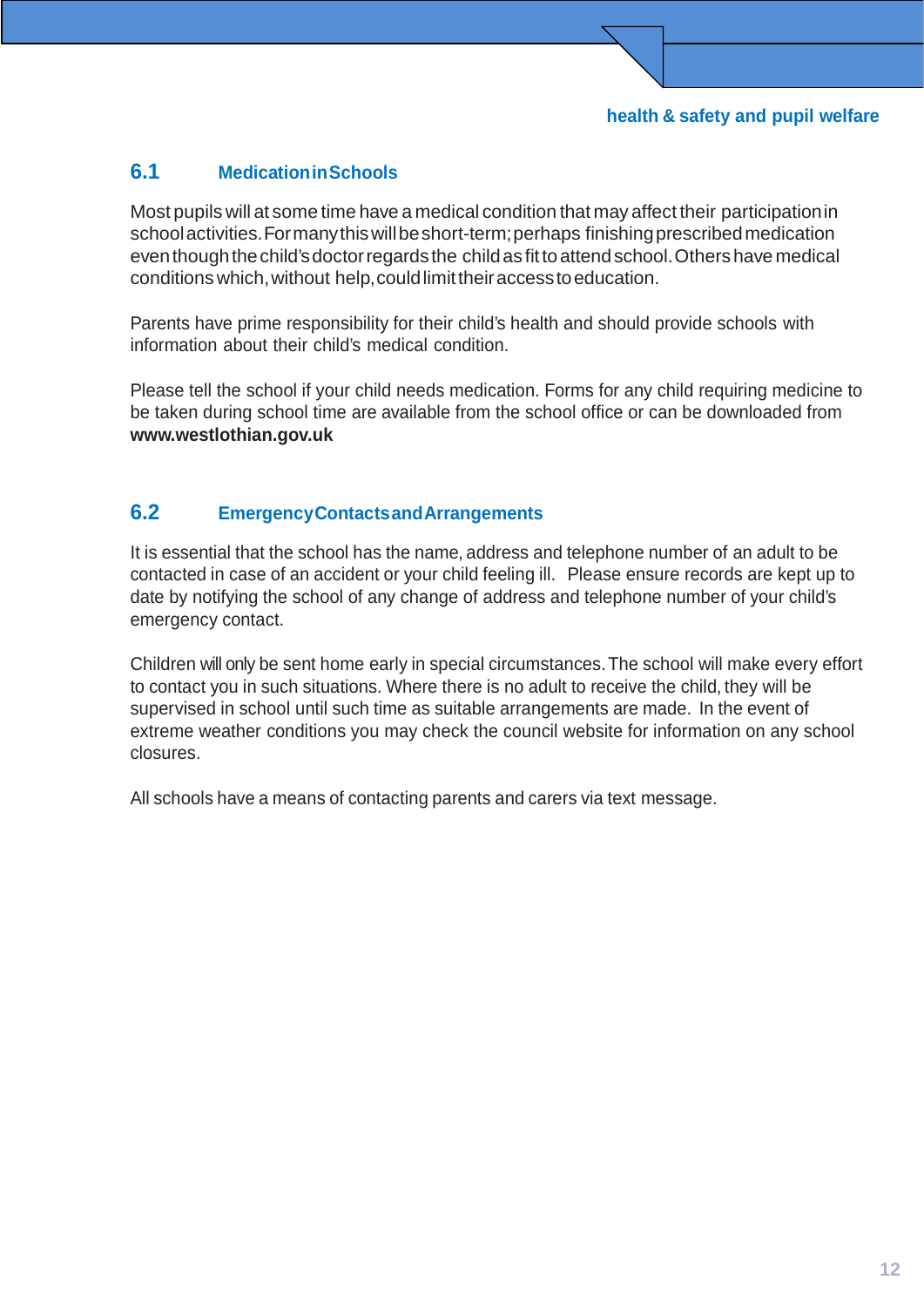## <span id="page-14-0"></span>**6.3 Meals and Milk**

All pupils of nursery schools and classes are entitled to 0.25 litres of milk daily free of charge. Children whose parents are in receipt of qualifying benefits may also receive milk free of charge. Milk is available to other primary pupils at a reduced cost.

The school dining area is organised as a self-service cafeteria. This area is supervised by members of staff. Children may have school meals regularly or on odd days when necessary. Children choose from three options each day. This usually includes a non-meat meal. A 3 coloured tray system is used - green- usually a packed lunch, red - a hot two-course meal and blue - a snack type meal.These are on display to allow the children to see the choices. The menu is available on the Council website. If your child has special dietary requirements, please let the school know.

All P1-P3 children, and P4-P7 children whose parents are in receipt of qualifying benefits, are entitled to free school meals. Other children can buy a school lunch.

If a child loses or forgets lunch money, we will provide a meal and inform parents of the cost. This amount must be paid the following day.

Some parents prefer their children to have a packed lunch and facilities are provided in the school for the eating of packed lunches.

Further information and application forms for free school meals and milk can be obtained from the school or from the Council's website **[www.westlothian.gov.uk.](http://www.westlothian.gov.uk/)**

## <span id="page-14-1"></span>**6.4 Security**

The school has a security system which allows all doors to be locked electronically once the children are in school.The locking system is released automatically if the fire alarm goes off. All visitors should report to the school office via the front entrance of the school, sign in and collect a visitor's badge. The school welcomes parents and carers but asks them to help to ensure the security of the school by reporting to the school office. Pupils are not permitted to access the school from the front entrance without being escorted to the door by an adult. Pupils must come to the back door where the door can be opened by a member of staff.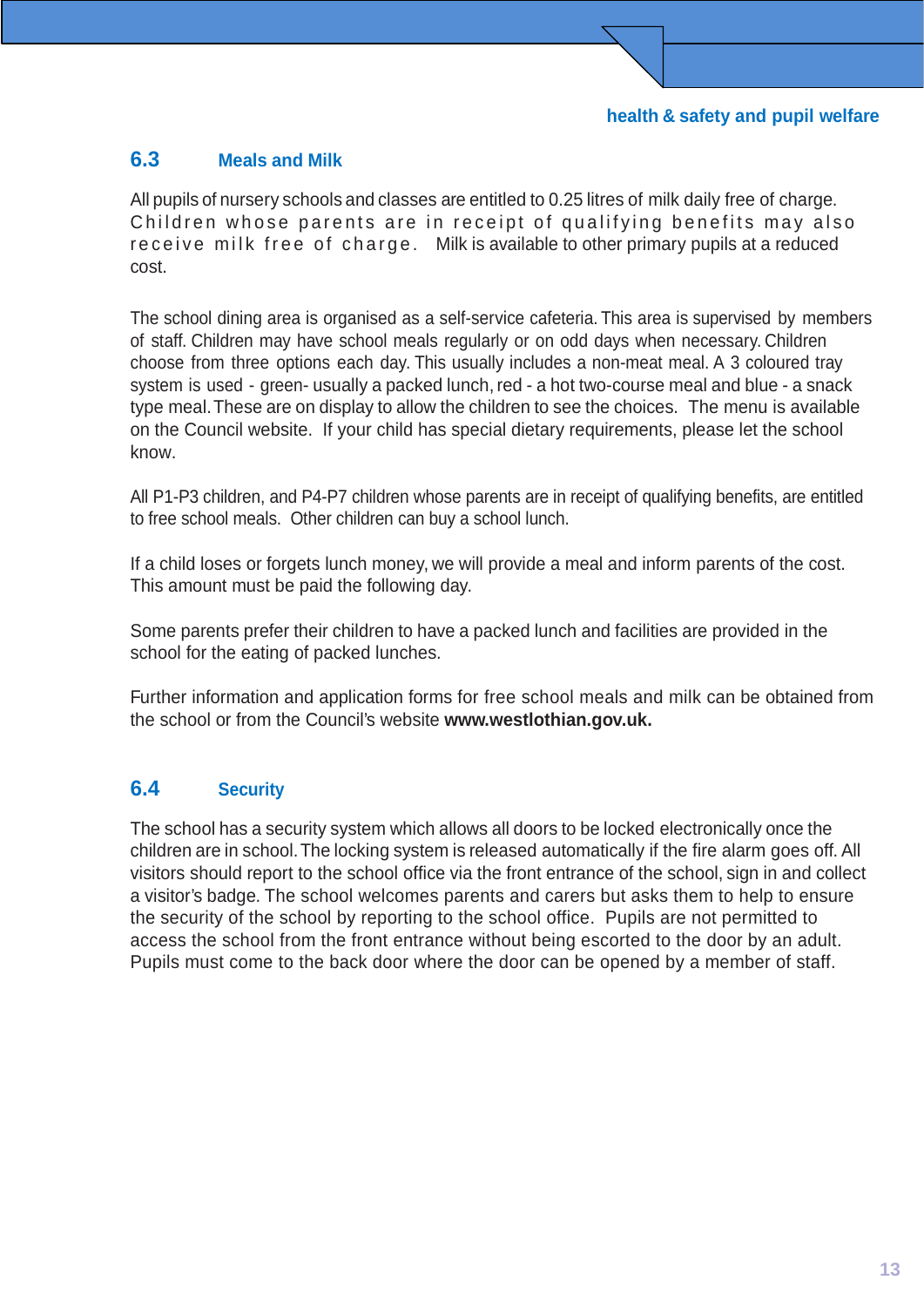## <span id="page-15-0"></span>**6.5 Photography**

West Lothian schools have a photography policy which is in accordance with data protection and human rights legislation. Photographs taken for curricular, assessment, security, registration, training and development or travel reasons will not be used for any other purpose. All parents are asked to sign a consent form before any photographs are taken.

If you have any concerns about photography, please tell the school.

### <span id="page-15-1"></span>**6.6 ChildProtectionGuidelines**

The safety of your child at school is a priority for the authority. All West Lothian schools follow the Lothian Child Protection guidelines. A copy can be found on **[www.westlothian.gov.uk](http://www.westlothian.gov.uk/)**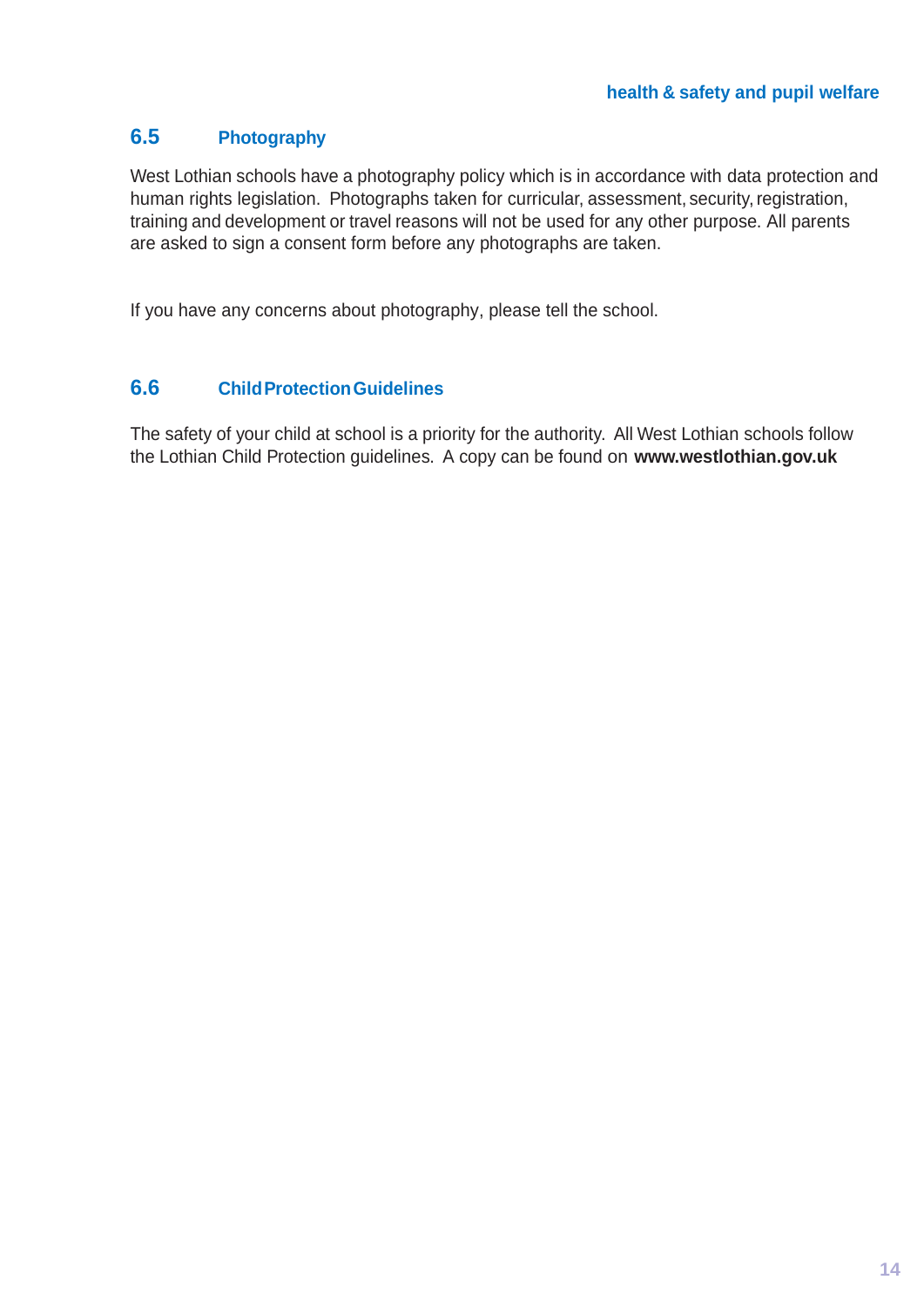## <span id="page-16-0"></span>**6.7 Playground Supervision**

Supervision is provided in the school grounds 20 minutes prior to the school opening, during intervals and the lunch hour. If children have an accident or any other problem in the playground they report initially to the supervisor who will take the necessary action. When pupils are at school, the responsibility for their safety rests with the Local Authority.The Head Teacher and staff undertake this responsibility on behalf of the Local Authority.

### <span id="page-16-1"></span>**6.8 Transport**

West Lothian Council will provide transport assistance for all primary pupils living more than 1.5 miles from their designated school. The provision of transport for pupils attending special schools and classes is not subject to these limitations, but is based on individual pupil need. Further information can be obtained from School Transport (telephone 01506 775291) or from the School Transport policy on **[www.westlothian.gov.uk](http://www.westlothian.gov.uk/)**

Parents, who choose to send their children to a school outwith their catchment area, will be responsible for any extra travelling expenses incurred.

A school bus is available for all pupils to use. Ten journey tickets are sold from the school office. The children are supervised homeward bound until seated on the bus and seatbelts are checked. For more information please contact the school office.

### <span id="page-16-2"></span>**6.9 Car Park**

In the interest of safety parents must not use the car park to access the school or to collect or drop off pupils. At no time should children be in the car park.

### <span id="page-16-3"></span>**6.10 RequestedEarlyReleaseofPupil**

There are occasions when parents wish their children to be released from school at other than normal closing times, to enable them to keep a dental or medical appointment outside school, or for other reasons. In all cases, a written request must be made for early release. Parents must then call at the school office and their child will be brought to them.

On no account should a child leave school premises on their own.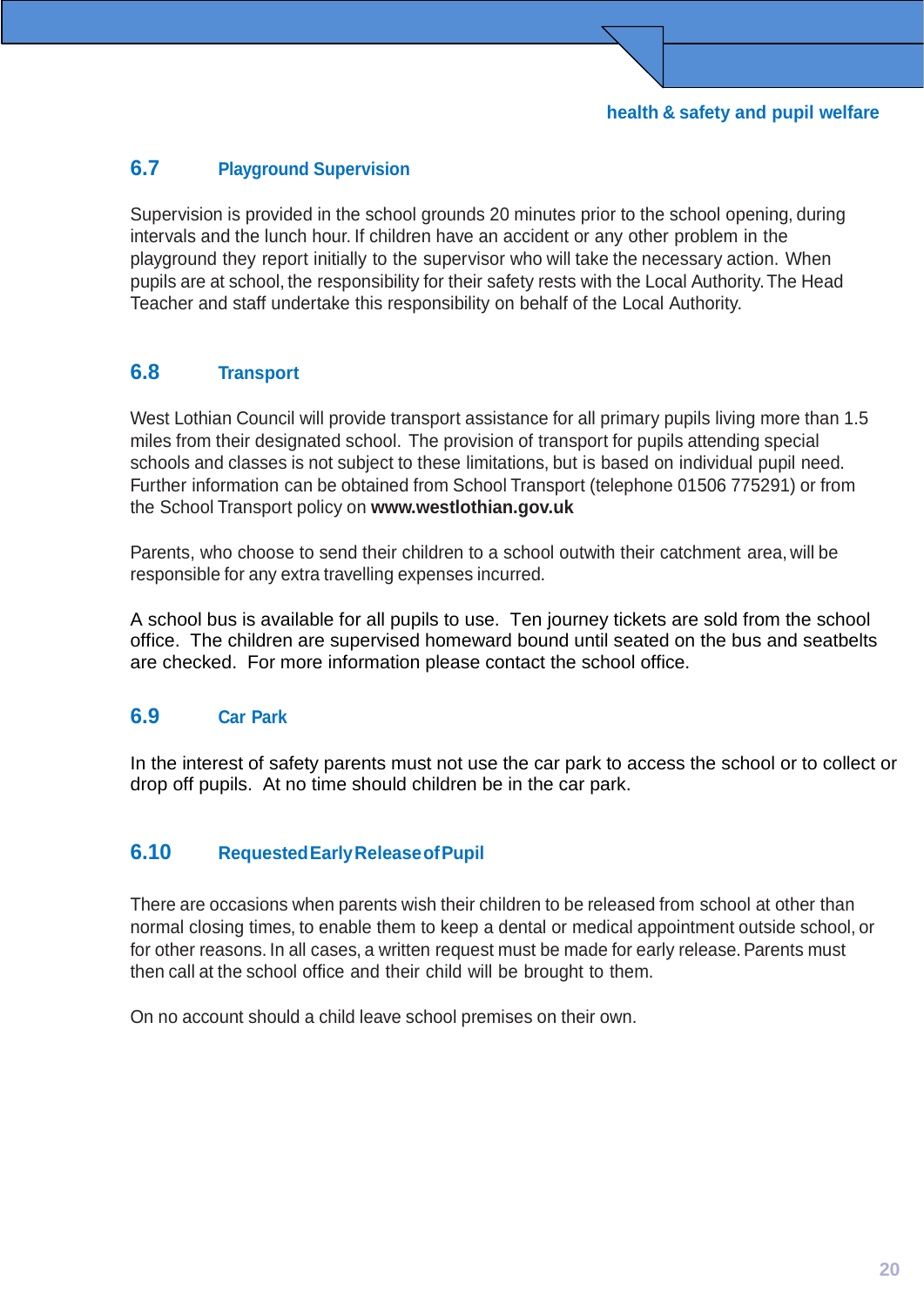## <span id="page-17-0"></span>**6.11 Data Sharing**

On occasion, schools will make data available to partners and also academic institutions to carry out research and statistical analysis. In addition, schools will provide our partners with information they need in order to fulfil their official responsibilities.

 $\overline{\phantom{0}}$ 

The collection, transfer, processing and sharing of data is done in accordance with the Data Protection Act.